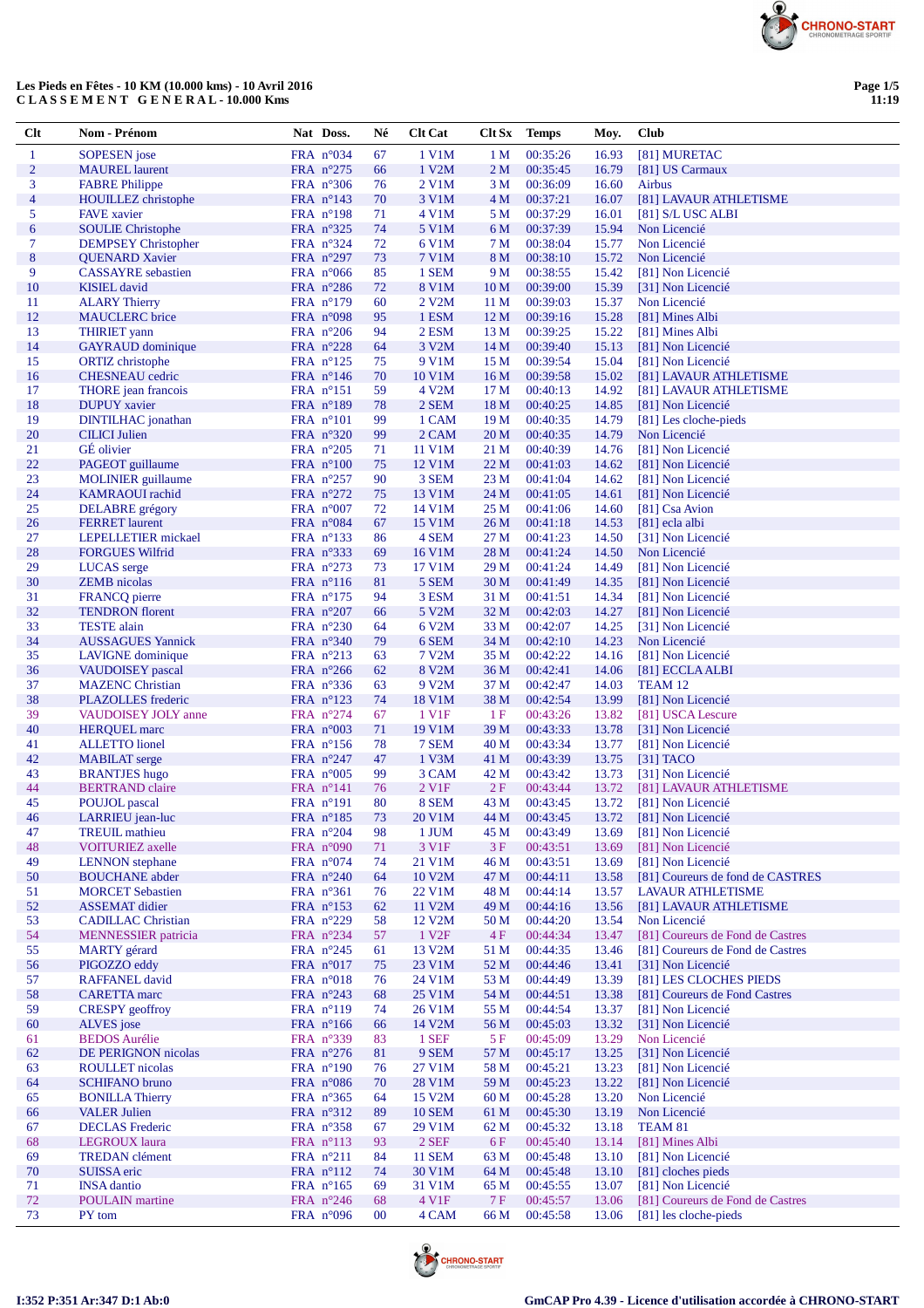

## **Les Pieds en Fêtes - 10 KM (10.000 kms) - 10 Avril 2016 C L A S S E M E N T G E N E R A L - 10.000 Kms**

| Clt        | Nom - Prénom                                        | Nat Doss.                                | Né       | <b>Clt Cat</b>                 | Clt Sx           | <b>Temps</b>         | Moy.           | Club                                                  |
|------------|-----------------------------------------------------|------------------------------------------|----------|--------------------------------|------------------|----------------------|----------------|-------------------------------------------------------|
| 74         | <b>LIVIERO</b> thierry                              | FRA n°283                                | 72       | 32 V1M                         | 67 M             | 00:45:59             | 13.05          | [81] Non Licencié                                     |
| 75         | <b>ALBOUY</b> pierre                                | FRA $n^{\circ}062$                       | 77       | <b>12 SEM</b>                  | 68 M             | 00:46:01             | 13.04          | [81] Non Licencié                                     |
| 76         | <b>BARTHES</b> fred                                 | FRA $n^{\circ}201$                       | 68       | 33 V1M                         | 69 M             | 00:46:01             | 13.04          | [81] Non Licencié                                     |
| 77         | <b>AMIEL</b> sébastien                              | FRA $n^{\circ}195$                       | 97       | 2 JUM                          | 70 M             | 00:46:04             | 13.03          | [81] Les Cloches-Pieds                                |
| 78         | <b>CALM</b> julien                                  | FRA $n^{\circ}253$                       | 82       | <b>13 SEM</b>                  | 71 M             | 00:46:08             | 13.01          | [31] Cloche pied                                      |
| 79         | <b>PETIT</b> vincent                                | FRA $n^{\circ}291$                       | 75       | 34 V1M                         | 72 M             | 00:46:09             | 13.00          | $[81]$ TCAP                                           |
| 80         | <b>VALLIN</b> maxime                                | FRA $n^{\circ}210$                       | 87       | <b>14 SEM</b>                  | 73 M             | 00:46:11             | 12.99          | [31] Non Licencié                                     |
| 81         | <b>RIEUX Vincent</b>                                | FRA $n^{\circ}299$                       | 81       | <b>15 SEM</b>                  | 74 M             | 00:46:12             | 12.99          | Non Licencié                                          |
| 82         | LEDEE francois                                      | FRA $n^{\circ}132$                       | 95       | 4 ESM                          | 75 M             | 00:46:20             | 12.95          | [81] Non Licencié                                     |
| 83         | <b>LOCHOUARN</b> christian                          | FRA $n^{\circ}249$                       | 78       | <b>16 SEM</b>                  | 76 M             | 00:46:20             | 12.95          | [31] Non Licencié                                     |
| 84<br>85   | <b>VIGNOLLES</b> Jean<br><b>FAURE MUNOZ gregory</b> | FRA $n^{\circ}307$<br>FRA $n^{\circ}252$ | 67<br>82 | 35 V1M<br><b>17 SEM</b>        | 77 M<br>78 M     | 00:46:27<br>00:46:28 | 12.92<br>12.92 | Non Licencié<br>[81] Non Licencié                     |
| 86         | <b>CABROL</b> thomas                                | FRA $n^{\circ}177$                       | 74       | 36 V1M                         | 79 M             | 00:46:42             | 12.85          | [81] ASAT KANGOUROU                                   |
| 87         | RUIZ-ORTIZ nicolas                                  | FRA $n^{\circ}216$                       | 79       | <b>18 SEM</b>                  | 80 M             | 00:46:43             | 12.85          | $[81]$ ASPF                                           |
| 88         | <b>GASC</b> olivier                                 | FRA n°279                                | 75       | 37 V1M                         | 81 M             | 00:46:46             | 12.83          | [31] Non Licencié                                     |
| 89         | AIT OUSSAID nadia                                   | FRA $n^{\circ}277$                       | 76       | 5 V1F                          | <b>8F</b>        | 00:46:48             | 12.82          | [81] Les cloche-pieds                                 |
| 90         | GALÈS charly                                        | FRA $n^{\circ}188$                       | 78       | <b>19 SEM</b>                  | 82 M             | 00:46:57             | 12.78          | [81] Endurance Shop Albi                              |
| 91         | <b>GINESTE</b> cedric                               | FRA $n^{\circ}040$                       | 81       | <b>20 SEM</b>                  | 83 M             | 00:47:00             | 12.77          | [81] Toulouse oac                                     |
| 92         | <b>DIAS</b> Darmand                                 | FRA $n^{\circ}068$                       | 53       | 2 V3M                          | 84 M             | 00:47:05             | 12.74          | Non Licencié                                          |
| 93         | <b>SADOWSKI</b> daniel                              | FRA $n^{\circ}182$                       | 68       | 38 V1M                         | 85 M             | 00:47:07             | 12.74          | [81] Non Licencié                                     |
| 94         | ETIENNE christophe                                  | FRA $n^{\circ}012$                       | 58       | 16 V2M                         | 86 M             | 00:47:07             | 12.74          | [31] Non Licencié                                     |
| 95         | <b>FILODEAU</b> lionel                              | FRA $n^{\circ}147$                       | 57       | 17 V2M                         | 87 M             | 00:47:07             | 12.73          | [81] LAVAUR ATHLETISME                                |
| 96         | <b>VANHILLE</b> laurent                             | FRA $n^{\circ}137$                       | 71       | 39 V1M                         | 88 M             | 00:47:08             | 12.73          | [81] Non Licencié                                     |
| 97         | <b>LEGRESY</b> celine                               | FRA $n^{\circ}139$                       | 76       | 6 V1F                          | 9 F              | 00:47:10             | 12.72          | [81] LAVAUR ATHLETISME                                |
| 98         | <b>LORIOT</b> sylvain                               | FRA $n^{\circ}152$                       | 73       | 40 V1M                         | 89 M             | 00:47:11             | 12.72          | [81] LAVAUR ATHLETISME                                |
| 99<br>100  | <b>RAYNAUD Sylvain</b><br><b>DUVAL</b> charles      | FRA $n^{\circ}331$                       | 81       | <b>21 SEM</b><br><b>22 SEM</b> | 90 M             | 00:47:11<br>00:47:14 | 12.72          | Non Licencié                                          |
| 101        | CAPPELLAZZO philippe                                | FRA $n^{\circ}076$<br>FRA $n^{\circ}029$ | 79<br>63 | 18 V2M                         | 91 M<br>92 M     | 00:47:14             | 12.71<br>12.71 | [31] Buzet Running Club<br>[31] Non Licencié          |
| 102        | <b>TAURINES Philippe</b>                            | FRA $n^{\circ}327$                       | 63       | 19 V2M                         | 93 M             | 00:47:19             | 12.68          | CA Balma                                              |
| 103        | <b>BILLON</b> michel                                | FRA $n^{\circ}140$                       | 58       | 20 V2M                         | 94 M             | 00:47:26             | 12.65          | [81] LAVAUR ATHLETISME                                |
| 104        | <b>CHERMAT</b> soazig                               | FRA $n^{\circ}145$                       | 79       | 3 SEF                          | 10F              | 00:47:27             | 12.65          | [81] LAVAUR ATHLETISME                                |
| 105        | <b>LIAUT</b> matthias                               | FRA $n^{\circ}193$                       | 98       | 3 JUM                          | 95 M             | 00:47:28             | 12.64          | [31] Non Licencié                                     |
| 106        | <b>GAU</b> laurie                                   | FRA $n^{\circ}010$                       | 87       | 4 SEF                          | 11F              | 00:47:29             | 12.64          | $[81]$ TCAP                                           |
| 107        | <b>ESCANDE</b> stéphane                             | FRA $n^{\circ}259$                       | 70       | 41 V1M                         | 96 M             | 00:47:36             | 12.61          | [31] CAP MONTAS                                       |
| 108        | <b>COSSET</b> guillaume                             | FRA n°224                                | 78       | 23 SEM                         | 97 M             | 00:47:37             | 12.60          | [81] Non Licencié                                     |
| 109        | <b>BORTOLOTTI Eric</b>                              | FRA $n^{\circ}319$                       | 69       | 42 V1M                         | 98 M             | 00:47:44             | 12.57          | Non Licencié                                          |
| 110        | PUECHAL bruno                                       | FRA $n^{\circ}009$                       | 75       | 43 V1M                         | 99 M             | 00:47:48             | 12.55          | $[81]$ TCAP                                           |
| 111        | <b>DIAS</b> mickael                                 | FRA $n^{\circ}110$                       | 73       | 44 V1M                         | 100 M            | 00:47:51             | 12.54          | [81] Non Licencié                                     |
| 112        | <b>BLANQUET</b> marc                                | FRA $n^{\circ}053$                       | 77       | <b>24 SEM</b>                  | 101 <sub>M</sub> | 00:47:55             | 12.53          | [81] Non Licencié                                     |
| 113<br>114 | <b>THURIES</b> vincent<br><b>RIGAUD Alain</b>       | FRA $n^{\circ}058$<br>FRA $n^{\circ}335$ | 76<br>50 | 45 V1M<br>3 V3M                | 102 M<br>103 M   | 00:47:57<br>00:47:57 | 12.52<br>12.52 | [33] Non Licencié<br>Foulée minière                   |
| 115        | <b>COMBES Cédric</b>                                | FRA n°334                                | 75       | 46 V1M                         | 104 M            | 00:47:58             | 12.51          | Non Licencié                                          |
| 116        | <b>RIBOT</b> vincent                                | FRA $n^{\circ}227$                       | 81       | <b>25 SEM</b>                  | 105 <sub>M</sub> | 00:48:06             | 12.47          | [31] Non Licencié                                     |
| 117        | <b>CAUNEILLE</b> gilles                             | FRA $n^{\circ}079$                       | 80       | <b>26 SEM</b>                  | 106 <sub>M</sub> | 00:48:11             | 12.45          | [31] Non Licencié                                     |
| 118        | <b>OVENBERGHE</b> jerome                            | FRA $n^{\circ}183$                       | 75       | 47 V1M                         | 107 <sub>M</sub> | 00:48:14             | 12.44          | [81] Non Licencié                                     |
| 119        | <b>DEPOUTRE</b> loic                                | FRA $n^{\circ}105$                       | 79       | <b>27 SEM</b>                  | 108 <sub>M</sub> | 00:48:24             | 12.40          | [81] Non Licencié                                     |
| 120        | LE COZ jean                                         | FRA n°060                                | 44       | 1 V4M                          | 109 M            | 00:48:26             | 12.39          | [29] FOULEE VARZECOISE                                |
| 121        | <b>VALENCIA Philippe</b>                            | FRA $n^{\circ}330$                       | 74       | 48 V1M                         | 110 <sub>M</sub> | 00:48:27             | 12.38          | Non Licencié                                          |
| 122        | <b>LINAS</b> laurent                                | FRA n°289                                | 72       | 49 V1M                         | 111 M            | 00:48:28             | 12.38          | [81] ECLA ALBI                                        |
| 123        | <b>COUPEY</b> maxime                                | FRA $n^{\circ}092$                       | 79       | <b>28 SEM</b>                  | 112M             | 00:48:29             | 12.38          | [81] Non Licencié                                     |
| 124<br>125 | <b>GOUZY</b> christophe<br><b>KAMRAOUI</b> Meryem   | FRA $n^{\circ}028$                       | 69       | 50 V1M<br>7 V1F                | 113 M            | 00:48:29             | 12.38          | [81] Non Licencié                                     |
| 126        | <b>BURESI</b> remi                                  | FRA n°309<br>FRA $n^{\circ}244$          | 73<br>72 | 51 V1M                         | 12F<br>114 M     | 00:48:32<br>00:48:46 | 12.36<br>12.30 | Non Licencié<br>[81] Coureurs de Fond de Castres      |
| 127        | <b>LOPES</b> Fernand                                | FRA $n^{\circ}300$                       | 59       | 21 V2M                         | 115 M            | 00:48:48             | 12.30          | Non Licencié                                          |
| 128        | LAQUEILHE jean                                      | FRA $n^{\circ}103$                       | 62       | 22 V2M                         | 116 M            | 00:48:50             | 12.29          | [81] LAVAUR Athletisme                                |
| 129        | <b>CAUSSE</b> nicolas                               | FRA n°181                                | 85       | <b>29 SEM</b>                  | 117 M            | 00:48:54             | 12.27          | [31] Non Licencié                                     |
| 130        | RAOUL jean-pierre                                   | FRA $n^{\circ}214$                       | 49       | 4 V3M                          | 118 M            | 00:49:11             | 12.20          | [31] athle lauragais olympique                        |
| 131        | <b>LAVERGNE</b> fabrice                             | FRA $n^{\circ}178$                       | 78       | <b>30 SEM</b>                  | 119 <sub>M</sub> | 00:49:14             | 12.19          | [31] Non Licencié                                     |
| 132        | <b>BOURDIER</b> julie                               | FRA n°290                                | 78       | 5 SEF                          | $13 F$           | 00:49:28             | 12.13          | [31] Non Licencié                                     |
| 133        | <b>CHALLUT</b> stephane                             | FRA $n^{\circ}127$                       | 73       | 52 V1M                         | 120 <sub>M</sub> | 00:49:30             | 12.12          | [81] Non Licencié                                     |
| 134        | <b>JACQUOT</b> denis                                | FRA $n^{\circ}033$                       | 66       | 23 V2M                         | 121 M            | 00:49:35             | 12.10          | [81] Non Licencié                                     |
| 135        | <b>ASTOUL</b> jean michel                           | FRA $n^{\circ}284$                       | 59       | 24 V2M                         | 122 M            | 00:49:43             | 12.07          | [31] CAPMONTAS                                        |
| 136        | <b>VALENTIN</b> nicolas                             | FRA $n^{\circ}236$                       | 73       | 53 V1M                         | 123 M            | 00:49:47             | 12.05          | [81] PIEDS CARRES                                     |
| 137        | SALVAT jeremi                                       | FRA $n^{\circ}038$                       | 83       | <b>31 SEM</b>                  | 124M             | 00:49:51             | 12.04          | [81] Non Licencié                                     |
| 138        | <b>GILMAIRE Pablo</b>                               | FRA n°301                                | 94       | 5 ESM                          | 125 M            | 00:49:55             | 12.02          | Non Licencié                                          |
| 139<br>140 | <b>HALUS</b> stéphane<br><b>LEVISTRE</b> nathalie   | FRA $n^{\circ}046$<br>FRA $n^{\circ}239$ | 78       | 32 SEM<br>2 V <sub>2F</sub>    | 126 M<br>14F     | 00:50:05<br>00:50:06 | 11.98<br>11.98 | [81] Non Licencié<br>[81] Coureurs de fond de Castres |
| 141        | <b>TESSIER</b> louise                               | FRA $n^{\circ}288$                       | 65<br>64 | 3 V <sub>2F</sub>              | 15F              | 00:50:13             | 11.95          | [31] CAP MONTAS                                       |
| 142        | <b>RECARTE</b> laurent                              | FRA n°157                                | 68       | 54 V1M                         | 127 M            | 00:50:13             | 11.95          | [81] Non Licencié                                     |
| 143        | <b>MAGNÉ</b> olivier                                | FRA $n^{\circ}285$                       | 71       | 55 V1M                         | 128 M            | 00:50:16             | 11.94          | [81] Cloche pieds                                     |
| 144        | <b>VEREECKE</b> thomas                              | FRA $n^{\circ}168$                       | 97       | 4 JUM                          | 129 M            | 00:50:18             | 11.93          | [14] Non Licencié                                     |
| 145        | <b>BERTRAND</b> jean louis                          | FRA $n^{\circ}287$                       | 62       | 25 V2M                         | 130 <sub>M</sub> | 00:50:20             | 11.92          | [81] Non Licencié                                     |
| 146        | <b>VERLAINE</b> lilian                              | FRA $n^{\circ}032$                       | 70       | 56 V1M                         | 131 M            | 00:50:20             | 11.92          | [81] ecla albi                                        |

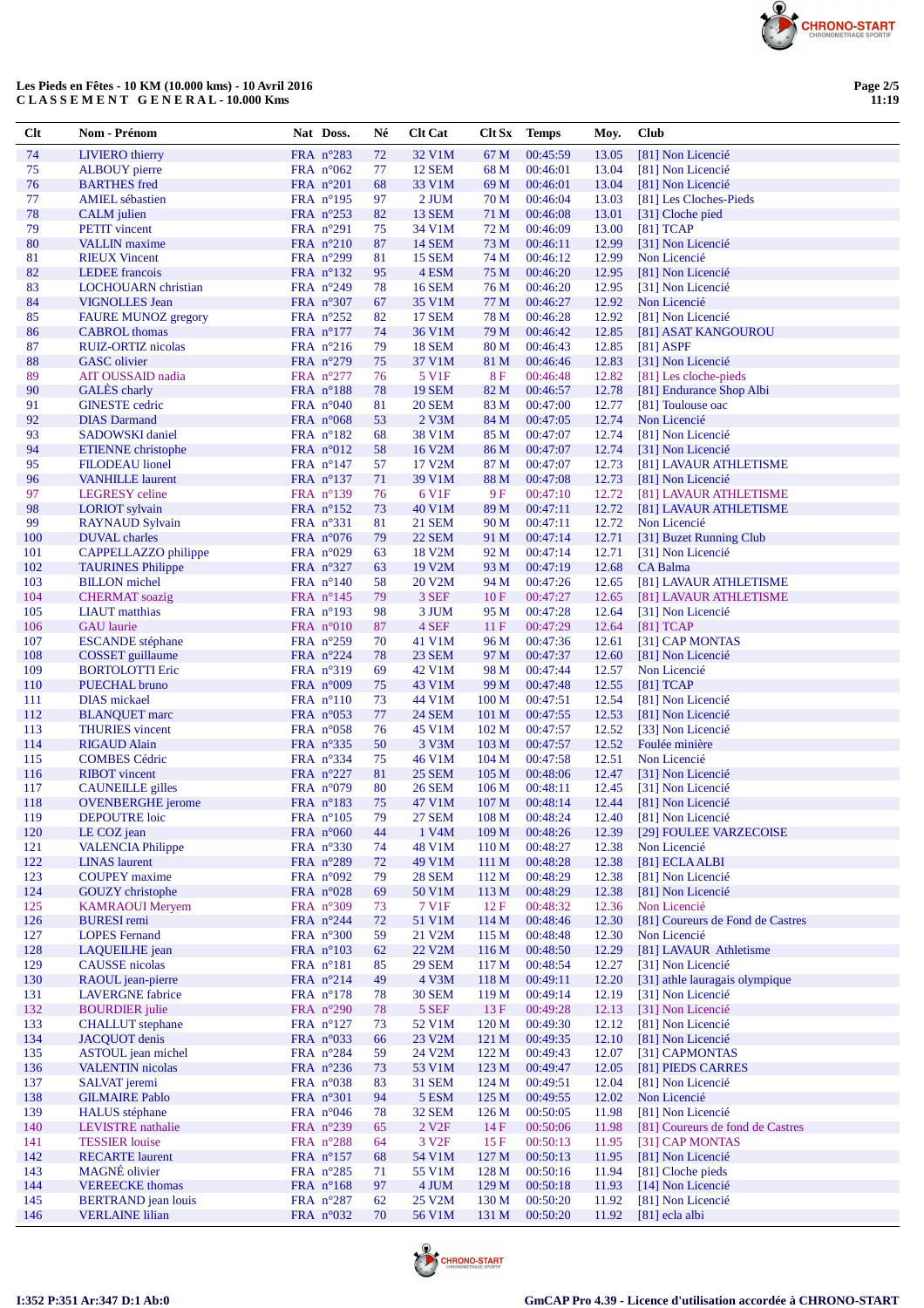

# Les Pieds en Fêtes - 10 KM (10.000 kms) - 10 Avril 2016<br>C L A S S E M E N T G E N E R A L - 10.000 Kms

| Clt        | Nom - Prénom                                        | Nat Doss.                                | Né       | <b>Clt Cat</b>              |                  | Clt Sx Temps         | Moy.           | Club                                        |
|------------|-----------------------------------------------------|------------------------------------------|----------|-----------------------------|------------------|----------------------|----------------|---------------------------------------------|
| 147        | <b>AMORIN</b> serge                                 | FRA $n^{\circ}078$                       | 75       | 57 V1M                      | 132 M            | 00:50:21             | 11.92          | [31] Non Licencié                           |
| 148        | <b>LOHEZ</b> pascal                                 | FRA n°081                                | 63       | 26 V2M                      | 133 M            | 00:50:31             | 11.88          | [81] Non Licencié                           |
| 149        | LAZARO pierre                                       | FRA $n^{\circ}124$                       | 73       | 58 V1M                      | 134 M            | 00:50:42             | 11.84          | [81] Non Licencié                           |
| 150        | <b>NOUGAROLIS</b> pascal<br><b>LEPEYTRE</b> vincent | FRA $n^{\circ}011$                       | 74       | 59 V1M                      | 135 M            | 00:50:44             | 11.83          | [81] Non Licencié                           |
| 151<br>152 | <b>GORDON</b> gilles                                | FRA $n^{\circ}282$<br>FRA $n^{\circ}106$ | 77<br>72 | 33 SEM<br>60 V1M            | 136 M<br>137 M   | 00:50:44<br>00:50:44 | 11.83<br>11.83 | [81] Non Licencié<br>[81] Non Licencié      |
| 153        | <b>ANTONELLI</b> ludovic                            | FRA $n^{\circ}208$                       | 85       | 34 SEM                      | 138 M            | 00:50:46             | 11.82          | [81] Non Licencié                           |
| 154        | <b>SELME DE MONDINI benoît</b>                      | FRA $n^{\circ}002$                       | 82       | <b>35 SEM</b>               | 139 M            | 00:50:48             | 11.81          | [31] Non Licencié                           |
| 155        | <b>BRU</b> loic                                     | FRA $n^{\circ}264$                       | 78       | <b>36 SEM</b>               | 140 <sub>M</sub> | 00:50:50             | 11.80          | [82] Non Licencié                           |
| 156        | <b>THOMAS</b> michel                                | FRA $n^{\circ}278$                       | 51       | 5 V3M                       | 141 M            | 00:50:57             | 11.78          | [81] Non Licencié                           |
| 157        | ZEMB jean paul                                      | FRA $n^{\circ}114$                       | 48       | 6 V3M                       | 142 M            | 00:50:58             | 11.78          | [81] Non Licencié                           |
| 158        | <b>VIDOT</b> Celine                                 | FRA $n^{\circ}298$                       | 77       | 6 SEF                       | 16F              | 00:51:06             | 11.74          | Non Licencié                                |
| 159<br>160 | <b>CESSAL</b> veronique                             | FRA $n^{\circ}154$                       | 67       | 8 V1F                       | 17F              | 00:51:08<br>00:51:08 | 11.74          | [81] LAVAUR ATHLETISME                      |
| 161        | <b>BOULOYS Rémi</b><br><b>BOULAGNON</b> alain       | FRA $n^{\circ}303$<br>FRA $n^{\circ}169$ | 92<br>59 | <b>37 SEM</b><br>27 V2M     | 143 M<br>144 M   | 00:51:16             | 11.74<br>11.71 | Non Licencié<br>[47] Non Licencié           |
| 162        | <b>GOMEZ</b> chantal                                | FRA $n°099$                              | 75       | 9 V1F                       | 18F              | 00:51:16             | 11.70          | [81] Non Licencié                           |
| 163        | <b>TIBBAL</b> christophe                            | FRA $n^{\circ}019$                       | 67       | 61 V1M                      | 145 M            | 00:51:17             | 11.70          | [81] cloche pieds                           |
| 164        | <b>MERAL</b> jean-laurent                           | FRA $n^{\circ}262$                       | 69       | 62 V1M                      | 146 <sub>M</sub> | 00:51:21             | 11.69          | [31] Cap Montas                             |
| 165        | LETOURNEUX david                                    | FRA $n^{\circ}104$                       | 75       | 63 V1M                      | 147 M            | 00:51:22             | 11.68          | [31] Non Licencié                           |
| 166        | CASQUINHA david                                     | FRA $n^{\circ}037$                       | 91       | <b>38 SEM</b>               | 148 M            | 00:51:23             | 11.68          | [31] Non Licencié                           |
| 167        | <b>ASPE Christophe</b>                              | FRA $n^{\circ}364$                       | 65       | 28 V2M                      | 149 M            | 00:51:23             | 11.68          | Cloche-pieds                                |
| 168<br>169 | <b>DEMONGIN</b> maxime<br><b>ROQUES Remy</b>        | FRA $n^{\circ}136$<br>FRA $n^{\circ}323$ | 81<br>83 | <b>39 SEM</b><br>40 SEM     | 150 M<br>151 M   | 00:51:28<br>00:51:32 | 11.66<br>11.64 | [31] Non Licencié<br>Non Licencié           |
| 170        | <b>DEYBER</b> lucie                                 | FRA n°044                                | 77       | 7 SEF                       | 19F              | 00:51:35             | 11.63          | [81] Cloche-pieds                           |
| 171        | PIERRE dominique                                    | FRA $n^{\circ}176$                       | 60       | 29 V2M                      | 152 M            | 00:51:35             | 11.63          | [31] CAP MONTAS                             |
| 172        | <b>LANCIEN</b> remi                                 | FRA $n^{\circ}026$                       | 64       | 30 V2M                      | 153 M            | 00:51:36             | 11.63          | [44] ESHG-etoile Sportive de haute goulaine |
| 173        | MAZOUZI djilali                                     | FRA $n^{\circ}048$                       | 74       | 64 V1M                      | 154 M            | 00:51:42             | 11.61          | $[81]$ tcsss                                |
| 174        | <b>CHAUDERON Jean-Paul</b>                          | FRA $n^{\circ}328$                       | 59       | 31 V2M                      | 155 M            | 00:51:46             | 11.59          | Non Licencié                                |
| 175        | <b>RODRIGUES</b> carole                             | FRA $n^{\circ}192$                       | 69       | 10 V1F                      | 20 F             | 00:51:56             | 11.55          | [81] RIVES DU TARN                          |
| 176        | PAGES brice                                         | FRA $n^{\circ}008$                       | 75       | 65 V1M                      | 156 M            | 00:52:00             | 11.54          | [31] Non Licencié                           |
| 177<br>178 | RIZZI Céline                                        | FRA $n^{\circ}305$                       | 73       | 11 V1F                      | 21F              | 00:52:08             | 11.51          | Cloche-pieds<br>[31] Non Licencié           |
| 179        | <b>AZEMAR</b> didier<br><b>PELISSIER Alain</b>      | FRA $n^{\circ}160$<br>FRA $n^{\circ}292$ | 58<br>61 | 32 V2M<br>33 V2M            | 157 M<br>158 M   | 00:52:10<br>00:52:10 | 11.50<br>11.50 | Non Licencié                                |
| 180        | <b>AUTELITANO Lina</b>                              | FRA $n^{\circ}308$                       | 66       | 4 V <sub>2F</sub>           | 22F              | 00:52:10             | 11.50          | Non Licencié                                |
| 181        | <b>BALIN</b> laurence                               | FRA $n^{\circ}130$                       | 67       | 12 V1F                      | 23F              | 00:52:12             | 11.50          | [81] ECLA ALBI                              |
| 182        | <b>AURIAC</b> nicolas                               | FRA $n^{\circ}268$                       | 77       | 41 SEM                      | 159 M            | 00:52:30             | 11.43          | [31] Non Licencié                           |
| 183        | <b>IMART</b> christian                              | FRA $n^{\circ}238$                       | 47       | 7 V3M                       | 160 <sub>M</sub> | 00:52:33             | 11.42          | [81] Coureurs de fond de Castres            |
| 184        | <b>VILLENEUVE</b> michel                            | FRA $n^{\circ}142$                       | 59       | 34 V2M                      | 161 M            | 00:52:36             | 11.41          | [81] Coureurs de fond de CASTRES            |
| 185        | <b>LEBOUTET</b> stephane                            | FRA $n^{\circ}121$                       | 73       | 66 V1M                      | 162 M            | 00:52:38             | 11.40          | [81] Non Licencié                           |
| 186<br>187 | <b>MASSICARD</b> manu<br><b>TEULIERES</b> lydie     | FRA $n^{\circ}219$<br>FRA $n^{\circ}035$ | 70       | 67 V1M<br>13 V1F            | 163 M<br>24 F    | 00:52:39<br>00:52:45 | 11.40          | [81] Non Licencié<br>[31] Non Licencié      |
| 188        | <b>MAFFRE</b> patricia                              | FRA n°220                                | 73<br>71 | 14 V1F                      | 25F              | 00:52:50             | 11.38<br>11.36 | [81] Non Licencié                           |
| 189        | <b>BOULAGNON</b> jean-pierre                        | FRA $n^{\circ}170$                       | 66       | 35 V2M                      | 164 M            | 00:52:54             | 11.35          | [82] Non Licencié                           |
| 190        | <b>DELBEZ</b> remy                                  | FRA $n^{\circ}025$                       | 76       | 68 V1M                      | 165 M            | 00:52:56             | 11.34          | [81] Non Licencié                           |
| 191        | <b>ESQUILAT Raoul</b>                               | FRA n°369                                | 63       | 36 V2M                      | 166 M            | 00:53:01             | 11.32          | Non Licencié                                |
| 192        | <b>MENAGER</b> nathalie                             | $FRA$ n°180                              | 73       | 15 V1F                      | 26F              | 00:53:03             |                | 11.31 [81] Non Licencié                     |
| 193        | <b>VERNHERES</b> christophe                         | FRA n°013                                | 79       | 42 SEM                      | 167 <sub>M</sub> | 00:53:03             | 11.31          | [81] Non Licencié                           |
| 194        | PIMENTEL constantin                                 | FRA $n^{\circ}267$                       | 69       | 69 V1M                      | 168 M            | 00:53:06             | 11.30          | [81] Non Licencié                           |
| 195<br>196 | <b>FORGUES</b> fabienne<br><b>GRIGUER</b> florence  | FRA $n^{\circ}131$<br>FRA $n^{\circ}107$ | 65<br>73 | 5 V <sub>2F</sub><br>16 V1F | 27F<br>28F       | 00:53:07<br>00:53:16 | 11.30<br>11.27 | [81] Non Licencié<br>[34] VO2 Triathlon     |
| 197        | <b>TUFFAL</b> gilles                                | FRA $n^{\circ}109$                       | 67       | 70 V1M                      | 169 M            | 00:53:16             | 11.27          | [34] Non Licencié                           |
| 198        | <b>TREMOLET</b> thierry                             | FRA n°093                                | 73       | 71 V1M                      | 170 M            | 00:53:17             | 11.26          | [81] Non Licencié                           |
| 199        | <b>BESSIERE</b> philippe                            | FRA $n^{\circ}254$                       | 70       | 72 V1M                      | 171 M            | 00:53:21             | 11.25          | [81] Non Licencié                           |
| 200        | <b>SABBAR</b> taoufik                               | FRA $n^{\circ}250$                       | 72       | 73 V1M                      | 172 M            | 00:53:25             | 11.23          | [31] Non Licencié                           |
| 201        | <b>MONCERE</b> maryse                               | FRA $n^{\circ}225$                       | 72       | 17 V1F                      | 29F              | 00:53:26             | 11.23          | $[81]$ ecla albi                            |
| 202        | <b>THURIES</b> raoul                                | FRA n°051                                | 45       | 2 V <sub>4</sub> M          | 173 M            | 00:53:29             | 11.22          | [31] entente sportive hôpital de rangueil   |
| 203<br>204 | <b>LAMBERT</b> regis<br><b>ESPINASSE</b> serge      | FRA $n^{\circ}122$                       | 72       | 74 V1M<br><b>75 V1M</b>     | 174 M            | 00:53:35             | 11.20          | [31] Non Licencié                           |
| 205        | <b>LAFLEUR</b> sylvie                               | FRA $n^{\circ}248$<br>FRA $n^{\circ}047$ | 69<br>70 | 18 V1F                      | 175 M<br>30F     | 00:53:47<br>00:53:48 | 11.16<br>11.15 | [81] Non Licencié<br>[81] Non Licencié      |
| 206        | <b>BARDE</b> guillaume                              | FRA $n°091$                              | 73       | 76 V1M                      | 176 M            | 00:53:52             | 11.14          | [81] Non Licencié                           |
| 207        | <b>ROUBINEAU Mathieu</b>                            | FRA n°318                                | 84       | 43 SEM                      | 177 M            | 00:53:54             | 11.13          | Non Licencié                                |
| 208        | <b>BOSCARIOL</b> rolland                            | FRA $n^{\circ}149$                       | 52       | 8 V3M                       | 178 M            | 00:53:58             | 11.12          | [81] LAVAUR ATHLETISME                      |
| 209        | PLANCY chantal                                      | FRA $n^{\circ}167$                       | 75       | 19 V1F                      | 31F              | 00:54:00             | 11.11          | [31] Non Licencié                           |
| 210        | <b>DERIEN</b> guillaume                             | FRA n°222                                | 74       | 77 V1M                      | 179 M            | 00:54:00             | 11.11          | [81] Non Licencié                           |
| 211        | <b>REMY</b> philippe                                | FRA $n^{\circ}202$                       | 62       | 37 V2M                      | 180 M            | 00:54:21             | 11.04          | [81] Non Licencié                           |
| 212        | <b>VUILLET</b> laurent<br><b>ESTEVE</b> alain-paul  | FRA n°080                                | 70       | 78 V1M                      | 181 M            | 00:54:27             | 11.02          | [81] Cloche-pieds<br>[81] Non Licencié      |
| 213<br>214 | <b>GEORGES</b> nathalie                             | FRA $n^{\circ}173$<br>FRA $n^{\circ}050$ | 62<br>74 | 38 V2M<br>20 V1F            | 182 M<br>32 F    | 00:54:36<br>00:54:37 | 10.99<br>10.99 | [81] Non Licencié                           |
| 215        | <b>GEORGES</b> vincent                              | FRA $n^{\circ}049$                       | 74       | 79 V1M                      | 183 M            | 00:54:38             | 10.99          | [81] Non Licencié                           |
| 216        | <b>FAYETTE</b> belinda                              | FRA $n^{\circ}052$                       | 75       | 21 V1F                      | 33 F             | 00:54:47             | 10.95          | [31] Non Licencié                           |
| 217        | <b>CHENERIE</b> jean-hugues                         | FRA $n^{\circ}043$                       | 57       | 39 V2M                      | 184 M            | 00:54:47             | 10.95          | [81] Non Licencié                           |
| 218        | <b>MAINGUOT</b> serge                               | FRA $n^{\circ}045$                       | 77       | 44 SEM                      | 185 M            | 00:54:47             | 10.95          | [81] Non Licencié                           |
| 219        | <b>COSTES</b> philippe                              | FRA n°148                                | 62       | 40 V2M                      | 186 M            | 00:55:15             | 10.86          | [81] LAVAUR ATHLETISME                      |

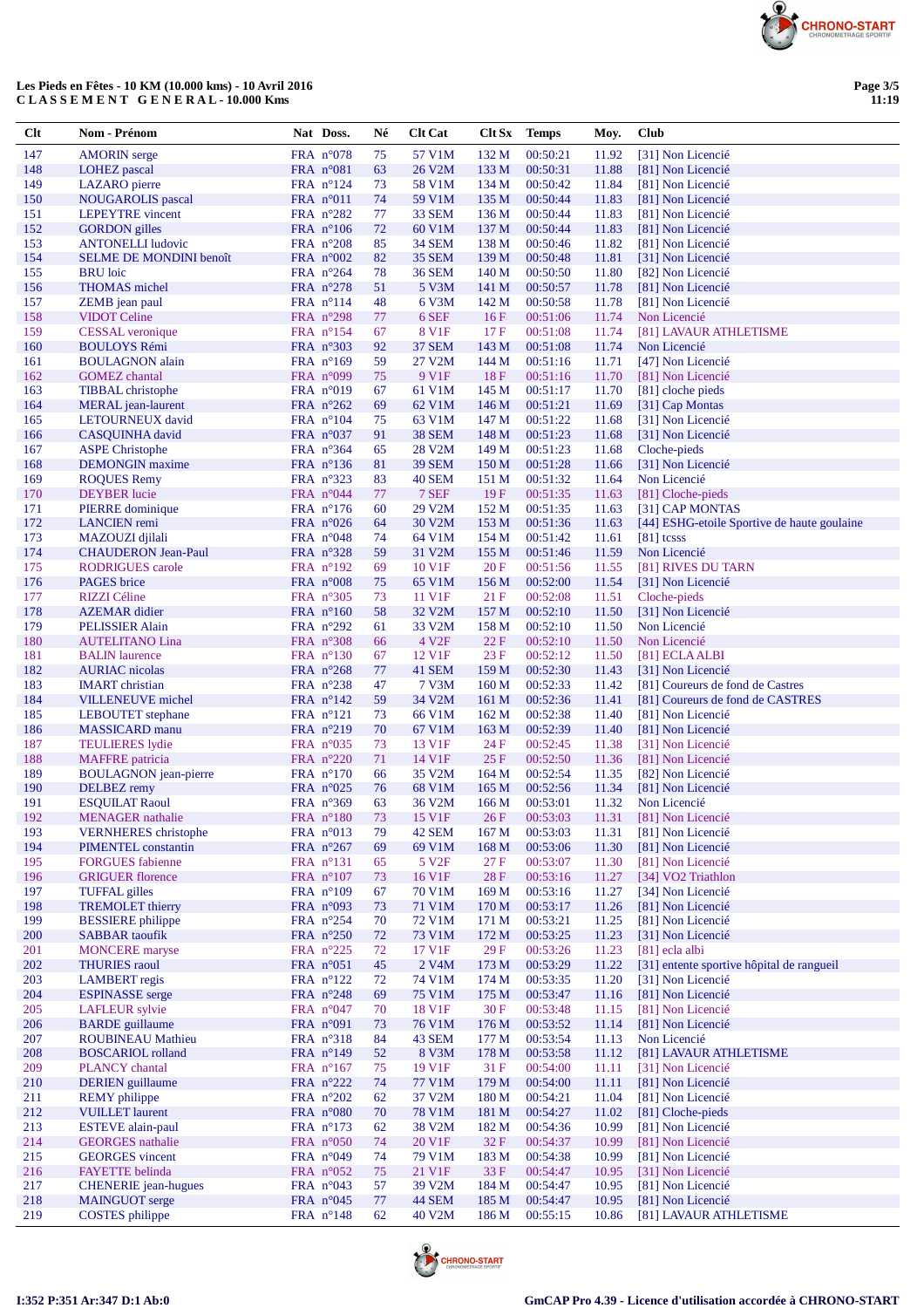

## Les Pieds en Fêtes - 10 KM (10.000 kms) - 10 Avril 2016 CLASSEMENT GENERAL-10.000 Kms

| $Cl$ t     | Nom - Prénom                                        | Nat Doss.                                | Né       | <b>Clt Cat</b>               | <b>Clt Sx</b>  | <b>Temps</b>         | Moy.           | Club                                       |
|------------|-----------------------------------------------------|------------------------------------------|----------|------------------------------|----------------|----------------------|----------------|--------------------------------------------|
| 220        | <b>PUJOL</b> nicolas                                | FRA n°280                                | 65       | 41 V2M                       | 187 M          | 00:55:21             | 10.84          | [31] Non Licencié                          |
| 221        | FRANCOIS hervé                                      | FRA $n^{\circ}161$                       | 64       | 42 V2M                       | 188 M          | 00:55:21             | 10.84          | [81] Non Licencié                          |
| 222        | <b>AVILA</b> adrien                                 | FRA $n^{\circ}039$                       | 86       | 45 SEM                       | 189 M          | 00:55:23             | 10.83          | [81] Non Licencié                          |
| 223        | <b>VALENZA</b> sebastien                            | FRA $n^{\circ}004$                       | 70       | 80 V1M                       | 190 M          | 00:55:28             | 10.82          | [31] Non Licencié                          |
| 224        | <b>MANIAVAL</b> helene                              | FRA $n^{\circ}184$                       | 78       | 8 SEF                        | 34 F           | 00:55:29             | 10.82          | [81] Non Licencié                          |
| 225<br>226 | <b>BENSAID</b> slimane<br><b>CHALLUT</b> olivier    | FRA $n^{\circ}217$<br>FRA $n^{\circ}120$ | 70<br>75 | 81 V1M<br>82 V1M             | 191 M<br>192 M | 00:55:29<br>00:55:31 | 10.81<br>10.81 | [31] Non Licencié<br>[31] Non Licencié     |
| 227        | <b>LEJEUNE</b> sandrine                             | FRA $n^{\circ}016$                       | 68       | 22 V1F                       | 35 F           | 00:55:34             | 10.80          | [81] Non Licencié                          |
| 228        | <b>DURAN</b> martine                                | FRA $n^{\circ}134$                       | 60       | 6 V <sub>2F</sub>            | 36F            | 00:55:40             | 10.78          | [31] Non Licencié                          |
| 229        | <b>CARDAILLAC</b> claude                            | FRA $n^{\circ}162$                       | 64       | 43 V2M                       | 193 M          | 00:55:40             | 10.78          | [31] LES PETONS GRAGNAGUAIS                |
| 230        | EL BAHLAOUI abdelilah                               | FRA $n^{\circ}$ 135                      | 72       | 83 V1M                       | 194 M          | 00:55:40             | 10.78          | [31] Non Licencié                          |
| 231        | <b>MIAS</b> evelyne                                 | FRA $n^{\circ}075$                       | 84       | 9 SEF                        | 37 F           | 00:55:41             | 10.78          | [31] Non Licencié                          |
| 232        | <b>LARRIEU</b> marie laure                          | FRA $n^{\circ}186$                       | 79       | <b>10 SEF</b>                | 38F            | 00:55:50             | 10.75          | [81] Non Licencié                          |
| 233        | <b>VERLAINE</b> gislaine                            | FRA $n^{\circ}031$                       | 70       | 23 V1F                       | 39 F           | 00:56:01             | 10.71          | [81] ecla albi                             |
| 234<br>235 | <b>DELPECH</b> Jerome<br><b>DONAT</b> karine        | FRA $n^{\circ}321$<br>FRA $n^{\circ}256$ | 78<br>76 | <b>46 SEM</b><br>24 V1F      | 195 M<br>40F   | 00:56:03<br>00:56:10 | 10.71<br>10.68 | Non Licencié<br>[81] Non Licencié          |
| 236        | <b>PICAN</b> nathalie                               | FRA $n^{\circ}054$                       | 68       | 25 V1F                       | 41 F           | 00:56:22             | 10.65          | [81] Non Licencié                          |
| 237        | TEPHAINE jean-pierre                                | FRA $n^{\circ}055$                       | 64       | 44 V2M                       | 196 M          | 00:56:22             | 10.65          | [81] Non Licencié                          |
| 238        | <b>CHABROL</b> barbara                              | FRA $n^{\circ}269$                       | 70       | 26 V1F                       | 42 F           | 00:56:25             | 10.64          | [81] cloches pieds                         |
| 239        | <b>LOBEROT</b> maurice                              | FRA $n^{\circ}021$                       | 66       | 45 V2M                       | 197 M          | 00:56:27             | 10.63          | [31] les petons gragnaguais                |
| 240        | FERNANDEZ-LOBEROT michéle                           | FRA $n^{\circ}022$                       | 66       | 7 V <sub>2F</sub>            | 43 F           | 00:56:27             | 10.63          | [31] les petons gragnaguais                |
| 241        | <b>VIDAL</b> annick                                 | FRA $n^{\circ}088$                       | 69       | 27 V1F                       | 44 F           | 00:56:33             | 10.61          | [81] Non Licencié                          |
| 242        | <b>RAYNAL</b> nathalie                              | FRA n°087                                | 65       | 8 V <sub>2F</sub>            | 45 F           | 00:56:33             | 10.61          | [81] Non Licencié                          |
| 243        | <b>MASSICARD</b> elise                              | FRA $n^{\circ}218$                       | 74       | 28 V1F                       | 46 F           | 00:56:35             | 10.61          | [81] Non Licencié                          |
| 244        | <b>MALIE</b> sandrine                               | FRA $n^{\circ}241$                       | 70       | 29 V1F                       | 47 F           | 00:56:36             | 10.60          | [81] Non Licencié                          |
| 245<br>246 | <b>VEILLERES</b> michel<br><b>PELISSIER Serge</b>   | FRA $n^{\circ}242$<br>FRA $n^{\circ}059$ | 48<br>59 | 9 V3M<br>46 V2M              | 198 M<br>199 M | 00:56:38<br>00:56:42 | 10.60<br>10.58 | [81] LAVAUR ATHLETISME<br>Non Licencié     |
| 247        | <b>BELOU</b> gilles                                 | FRA $n^{\circ}014$                       | 79       | 47 SEM                       | 200 M          | 00:56:44             | 10.58          | [31] Non Licencié                          |
| 248        | <b>ELCHARDUS</b> didier                             | $FRA$ $n^{\circ}111$                     | 68       | 84 V1M                       | 201 M          | 00:56:46             | 10.57          | [31] Non Licencié                          |
| 249        | <b>RAIGNER Wilfrid</b>                              | FRA $n^{\circ}314$                       | 71       | 85 V1M                       | 202 M          | 00:56:57             | 10.54          | Non Licencié                               |
| 250        | <b>BEILLES</b> jean michel                          | FRA $n^{\circ}015$                       | 63       | 47 V2M                       | 203 M          | 00:57:00             | 10.53          | [31] Non Licencié                          |
| 251        | <b>CHICHE</b> david                                 | FRA $n^{\circ}$ 138                      | 69       | 86 V1M                       | 204 M          | 00:57:02             | 10.52          | [81] Non Licencié                          |
| 252        | <b>ROBERT</b> Emilie                                | FRA $n^{\circ}363$                       | 86       | <b>11 SEF</b>                | <b>48F</b>     | 00:57:04             | 10.52          | Non Licencié                               |
| 253        | HOSTIOU christelle                                  | FRA $n^{\circ}067$                       | 75       | 30 V1F                       | 49 F           | 00:57:09             | 10.50          | [31] Les petons GRAGNAGUAIS                |
| 254        | <b>CHOVEAU</b> eric                                 | FRA $n^{\circ}129$                       | 62       | 48 V2M                       | 205 M          | 00:57:09             | 10.50          | [31] Les petons gragnaguais                |
| 255<br>256 | <b>MEUNIER</b> claude<br><b>NOELL Michèle</b>       | FRA $n^{\circ}089$<br>FRA $n^{\circ}304$ | 43<br>68 | 3 V <sub>4</sub> M<br>31 V1F | 206 M<br>50 F  | 00:57:13<br>00:57:16 | 10.49<br>10.48 | [31] Non Licencié<br>Non Licencié          |
| 257        | <b>NOELL</b> xavier                                 | FRA $n^{\circ}209$                       | 65       | 49 V2M                       | 207 M          | 00:57:17             | 10.48          | [81] Non Licencié                          |
| 258        | <b>DUTEIL</b> severine                              | FRA $n^{\circ}200$                       | 82       | <b>12 SEF</b>                | 51 F           | 00:57:21             | 10.46          | [81] Non Licencié                          |
| 259        | <b>FOURQUEMIN</b> gisele                            | FRA $n^{\circ}199$                       | 75       | 32 V1F                       | 52 F           | 00:57:22             | 10.46          | [81] Non Licencié                          |
| 260        | <b>SUQUET Nathalie</b>                              | FRA $n^{\circ}311$                       | 68       | 33 V1F                       | 53 F           | 00:57:23             | 10.46          | Non Licencié                               |
| 261        | MUNOZ eric                                          | FRA $n^{\circ}385$                       | 62       | 50 V2M                       | 208 M          | 00:57:23             | 10.46          | [81] Non Licencié                          |
| 262        | <b>HERCYK</b> benjamin                              | FRA $n^{\circ}108$                       | 74       | 87 V1M                       | 209 M          | 00:57:25             | 10.45          | [31] Les Petons Gragnaguais                |
| 263        | <b>CORNILLE</b> solene                              | FRA $n^{\circ}115$                       | 77       | <b>13 SEF</b>                | 54 F           | 00:57:25             | 10.45          | $[31]$ WAC                                 |
| 264        | MULARCZYK georgette<br><b>SUQUET Olivier</b>        | FRA $n^{\circ}064$                       | 69       | 34 V1F                       | 55 F<br>210 M  | 00:57:25             |                | 10.45 [31] LES PETONS GRAGNAGUAIS          |
| 265<br>266 | <b>ROUJOLLE Eric</b>                                | FRA n°310<br>FRA $n^{\circ}338$          | 69<br>69 | 88 V1M<br>89 V1M             | 211 M          | 00:57:26<br>00:57:27 | 10.45          | 10.45 Non Licencié<br>Non Licencié         |
| 267        | <b>DUBIETZ</b> philippe                             | FRA $n^{\circ}215$                       | 67       | 90 V1M                       | 212 M          | 00:57:34             | 10.43          | [81] Non Licencié                          |
| 268        | <b>ROBIN</b> audrey                                 | FRA $n^{\circ}235$                       | 85       | 14 SEF                       | 56 F           | 00:57:47             | 10.38          | [92] Non Licencié                          |
| 269        | <b>BOUSQUET</b> magali                              | FRA $n^{\circ}006$                       | 73       | 35 V1F                       | 57 F           | 00:57:48             | 10.38          | [31] Non Licencié                          |
| 270        | <b>SICARD</b> jacques                               | FRA $n^{\circ}231$                       | 39       | 4 V4M                        | 213 M          | 00:58:01             | 10.34          | [81] USCA Lescure                          |
| 271        | PELISSIER christian                                 | FRA $n^{\circ}281$                       | 64       | 51 V2M                       | 214 M          | 00:58:02             | 10.34          | [81] Non Licencié                          |
| 272        | <b>DUVAL</b> caroline                               | FRA $n^{\circ}077$                       | 78       | <b>15 SEF</b>                | 58F            | 00:58:06             | 10.33          | [31] Buzet Running Club                    |
| 273        | <b>GONTIER</b> christian                            | FRA $n^{\circ}159$                       | 53       | 10 V3M                       | 215 M          | 00:58:07             | 10.32          | [81] UAG RUNNING                           |
| 274<br>275 | <b>CHAPPERT</b> christelle<br><b>MAURE</b> caroline | FRA n°158<br>FRA $n^{\circ}270$          | 72       | 36 V1F<br><b>16 SEF</b>      | 59 F<br>60F    | 00:58:08<br>00:58:10 | 10.32          | [81] Non Licencié<br>[81] ECLA Albi        |
| 276        | <b>ARMENGOL Marianne</b>                            | FRA $n^{\circ}322$                       | 78<br>84 | <b>17 SEF</b>                | 61 F           | 00:58:16             | 10.32<br>10.30 | Non Licencié                               |
| 277        | <b>AOUEILLE</b> alex                                | FRA $n^{\circ}263$                       | 68       | 91 V1M                       | 216 M          | 00:58:21             | 10.28          | [31] Non Licencié                          |
| 278        | <b>JUAN</b> christophe                              | FRA $n^{\circ}072$                       | 70       | 92 V1M                       | 217 M          | 00:58:23             | 10.28          | [81] Non Licencié                          |
| 279        | <b>DHOUAILLY</b> muriel                             | FRA n°024                                | 67       | 37 V1F                       | 62 F           | 00:58:31             | 10.26          | [31] les flash runners                     |
| 280        | <b>GARCIA</b> valérie                               | FRA $n^{\circ}226$                       | 62       | 9 V <sub>2F</sub>            | 63 F           | 00:58:34             | 10.25          | [81] CLOCHES PIEDS                         |
| 281        | <b>LIAUT</b> christelle                             | FRA $n^{\circ}194$                       | 75       | 38 V1F                       | 64 F           | 00:58:35             | 10.24          | [31] Non Licencié                          |
| 282        | <b>CAVAILLE</b> philippe                            | FRA $n^{\circ}126$                       | 65       | 52 V2M                       | 218 M          | 00:58:35             | 10.24          | [81] Non Licencié                          |
| 283        | <b>FOURNIER</b> nelly                               | FRA $n^{\circ}232$                       | 85       | <b>18 SEF</b>                | 65 F           | 00:58:39             | 10.23          | [31] Non Licencié                          |
| 284        | <b>KIEFFER</b> carine                               | FRA $n^{\circ}261$                       | 79       | <b>19 SEF</b>                | 66 F           | 00:58:42             | 10.22          | [31] Non Licencié                          |
| 285        | <b>ORCIVAL</b> laurence<br>RÉGENT barbara           | FRA $n^{\circ}036$<br>FRA n°020          | 74<br>73 | 39 V1F<br>40 V1F             | 67 F<br>68F    | 00:58:46<br>00:58:48 | 10.21          | [81] les cloche pieds<br>[81] Non Licencié |
| 286<br>287 | <b>HATCHI</b> Paola                                 | FRA $n^{\circ}316$                       | 78       | <b>20 SEF</b>                | 69 F           | 00:58:54             | 10.21<br>10.19 | Non Licencié                               |
| 288        | <b>BONAL Florent</b>                                | FRA $n^{\circ}315$                       | 84       | 48 SEM                       | 219 M          | 00:58:54             | 10.19          | Non Licencié                               |
| 289        | <b>FOURNIER</b> patrick                             | FRA $n^{\circ}042$                       | 65       | 53 V2M                       | 220 M          | 00:58:55             | 10.19          | [31] Non Licencié                          |
| 290        | <b>NGUYEN</b> julie                                 | FRA $n^{\circ}163$                       | 77       | <b>21 SEF</b>                | 70 F           | 00:59:04             | 10.16          | [31] Merville Trail 31                     |
| 291        | <b>ROUAIX</b> Isabelle                              | FRA $n^{\circ}313$                       | 66       | 10 V <sub>2F</sub>           | 71 F           | 00:59:25             | 10.10          | Non Licencié                               |
| 292        | <b>CHALLUT</b> barbara                              | FRA n°128                                | 74       | 41 V1F                       | 72 F           | 00:59:25             | 10.10          | [81] Non Licencié                          |